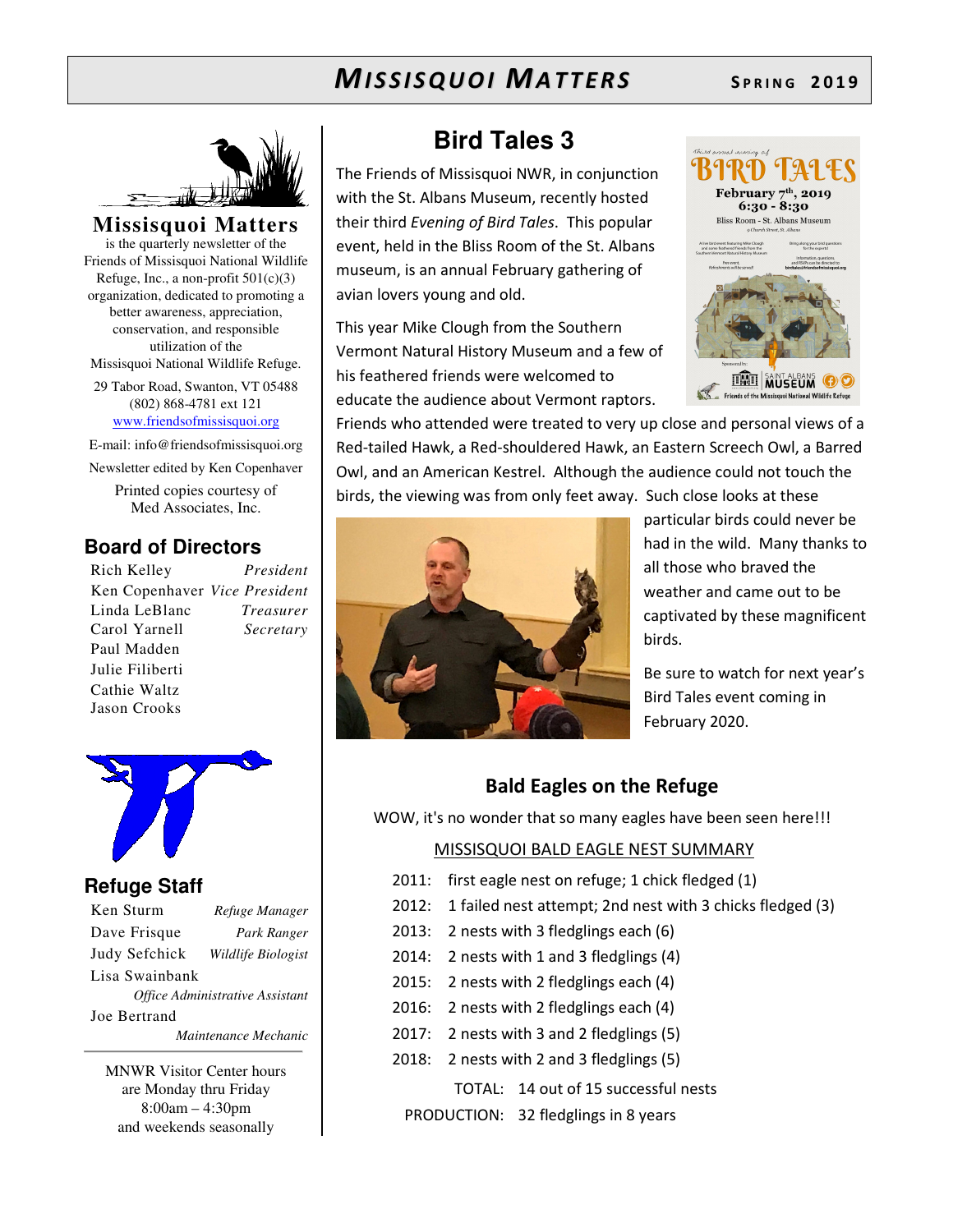## **Refuge Manager's Update – March 2019**

#### *by Ken Sturm, Refuge Manager, Missisquoi NWR*

What a start to the New Year it was. It would be impossible not to mention the rocky 34 days of government shutdown, which rang in the New Year for federal employees. Missisquoi's staff was furloughed, along with everyone else—an unwelcome and frustrating disruption in our work at the refuge. I was required to visit the refuge each day of the furlough for safety checks and to provide any information to law enforcement, if necessary, during the shutdown. With the exception of two relatively minor illegal trespass problems, I am happy to report that Missisquoi's public users treated the trails and bathrooms with respect. For those who were visiting the refuge during that time, thank you for your patience, especially with trailhead parking lots that were not plowed during the furlough.

On top of the government shutdown, Missisquoi volunteers and staff also lost two board members from the Friends of Missisquoi NWR this winter. Long-time board member and nature walk leader, Joe Belanger, and board member and bookstore coordinator, Sue Farrar, both passed away in November 2018. We all will miss working with Joe and Sue at the refuge, and their valuable contributions and passion for the wildlife of Missisquoi NWR will be remembered.

Now at the beginning of Spring, Refuge Staff are finally back in the swing of normal refuge operations, and we have begun preparations for a busy field season. Thanks to the Friends of Missisquoi NWR we will have \$9,500.00 of grant funds to use for controlling invasive plants on the refuge. These funds will go a long way to accomplish the refuge's annual need for controlling knapweed, Japanese knotweed, Phragmites, and other invasives. In addition, Refuge Biologist Judy Sefchick will be coordinating two American Conservation Experience (ACE) interns this June to map and control invasive plants in our grasslands and possibly in our floodplain forests as well.

On the visitor services front, we are hoping to hire a seasonal Park Ranger position this summer who will help with environmental education and interpretation and other public use programming. We hope to have this position filled in time for school field trips in late May and June. With the retirement of permanent full-time Park Ranger Dave Frisque last year, the refuge has reduced outreach and educational events. We hope to restore some of these functions with our seasonal hire in 2019.

Keeping with visitor services, the refuge is fortunate to have been selected this year as one of 36 other National Wildlife Refuges across the country for a National Visitor Use Survey. Two ACE interns will spend two weeks in the summer and fall conducting interviews with refuge visitors. The project is coordinated nationally and produces a report on the numbers of visitors, activities, and other aspects of a refuge's visitation. The resulting document will provide a better understanding of visitors' recreational, educational, and informational experiences, and will measure satisfaction with current services, facilities, and opportunities. So if you see a pair of ACE interns on a trail or at the boat ramp this summer, please stop and take a moment to talk with them about Missisquoi!

Spring is always an exciting time at the refuge. Regardless of the weather, wildlife and plants continue to show us that spring is happening all around us. Take time to notice the new bird songs you hear each week while walking a trail, and look for the spring migrants sharing the refuge for a brief moment before heading further north. Watch the trees break bud and for the grasslands and forest to green up as the summer approaches. Taking time to observe and enjoy all of this helps me recover from a long, cold, snowy winter and appreciate the annual change to spring. And one of the best places to take this all in is, of course, the Missisquoi National Wildlife Refuge!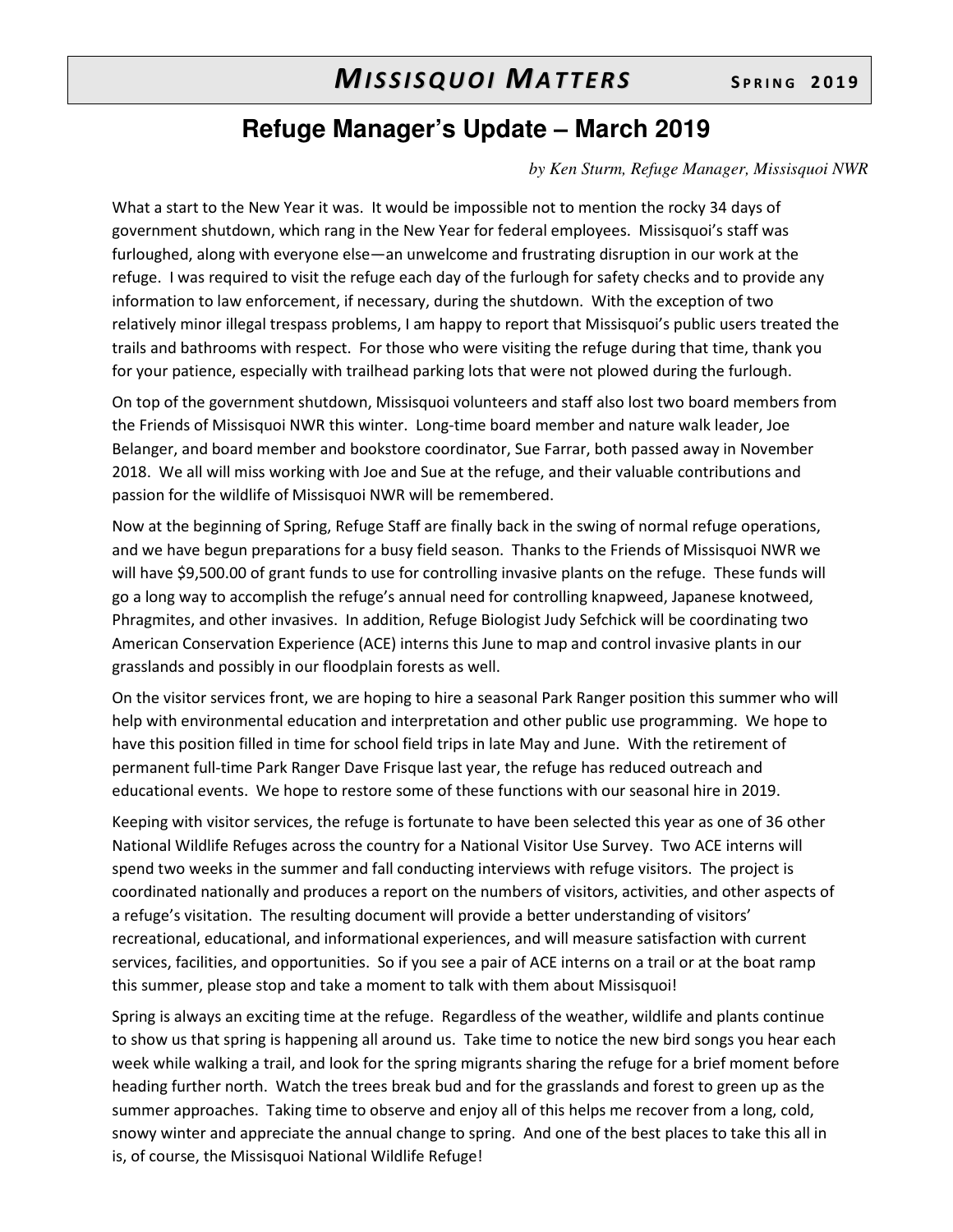

# **Spring Activities Schedule at Missisquoi National Wildlife Refuge**

*29 Tabor Rd.* 

*Swanton, VT 05488* 

**All programs and tours are free, but registration is required where noted.** 

### **Archaeology of the Missisquoi Area Wednesday, April 17, 6:00 to 8:00 PM**

Come to a free presentation from Jess Robinson, Vermont State Archaeologist, who will be presenting a talk about the archaeology of the Missisquoi area.

Recent work by Northeast Archaeology Research Center and the University of Vermont Consulting Archaeology Program in and near to the Missisquoi National Wildlife Refuge (MNWR) has revealed new sites and exciting details related to the pre-contact Native American lifeways along the lower Missisquoi. Work by the Vermont Division for Historic Preservation and the staff at the MNWR to synthesize new and old archaeological data in preparation for a National Register district nomination has also enabled us to see new patterns in Native Lifeways and environmental changes that may have had an effect on them. Jess will briefly discuss these topics and others during his presentation. A Q & A will follow.

Program starts at 6 pm at the Missisquoi National Wildlife Refuge Visitor's Center.

#### Join refuge volunteer, Greg Simard on a woodcock walk on Friday April 19, 2019 from 6:30 PM – 8:30 PM. The walk will be at the Stephen Young Marsh area and participants will meet at the Tabor Road parking lot located one mile south of RT. 78 on Tabor Rd. The area is identified by a sign labeled "Refuge Trails Parking." American woodcock have a unique and intriguing courtship display that incorporates an aerial figure 8 display and ground level calling. The courtship display occurs near sunset and into the early evening hours.

Please call 802-868-4781 to register for this activity.

### **Refuge Green Up Day Friday, May 4, 9:00 AM to approx 12:00 PM**

The Missisquoi NWR will conduct "Green Up Day" on Friday May 3, 2019. Green Up day will begin at 9 AM and end at approx. noon. All participants should meet at Louie's Landing parking lot on RT. 78. The refuge will concentrate its efforts on river cleanup activities using refuge boats.

Please call 802-868-4781 to register for this activity.

## **2019 "Art on the Refuge" Reception Friday, May 17, 5:30 to 6:30 PM**

The Friends of Missisquoi will again be hosting an annual art show, which kicks off during the 26th anniversary of World Migratory Bird Day on Saturday, May 18th, 2019. An artist reception will be held on Friday evening before the opening day. Stop by to meet and chat with the artists who are exhibiting their work in the refuge art show. Light refreshments will be served. Artwork will be displayed through July 19.

### **Pre-World Migratory Bird Day Presentation by Maeve Kim Friday, May 17, 6:30 to 8:00 PM**

As a prelude to World Migratory Bird Day (see next event), Maeve Kim will give a presentation the evening before titled "Birds, Beef and Brussels Sprouts: Vermont's Birds and Our Long Agricultural Heritage." Maeve is an avid birder and knowledgeable about many aspects of bird life and behavior. The presentation will be held at the refuge Visitor Center.

**Woodcock Walk Friday, April 19, 6:30 to 8:30 PM**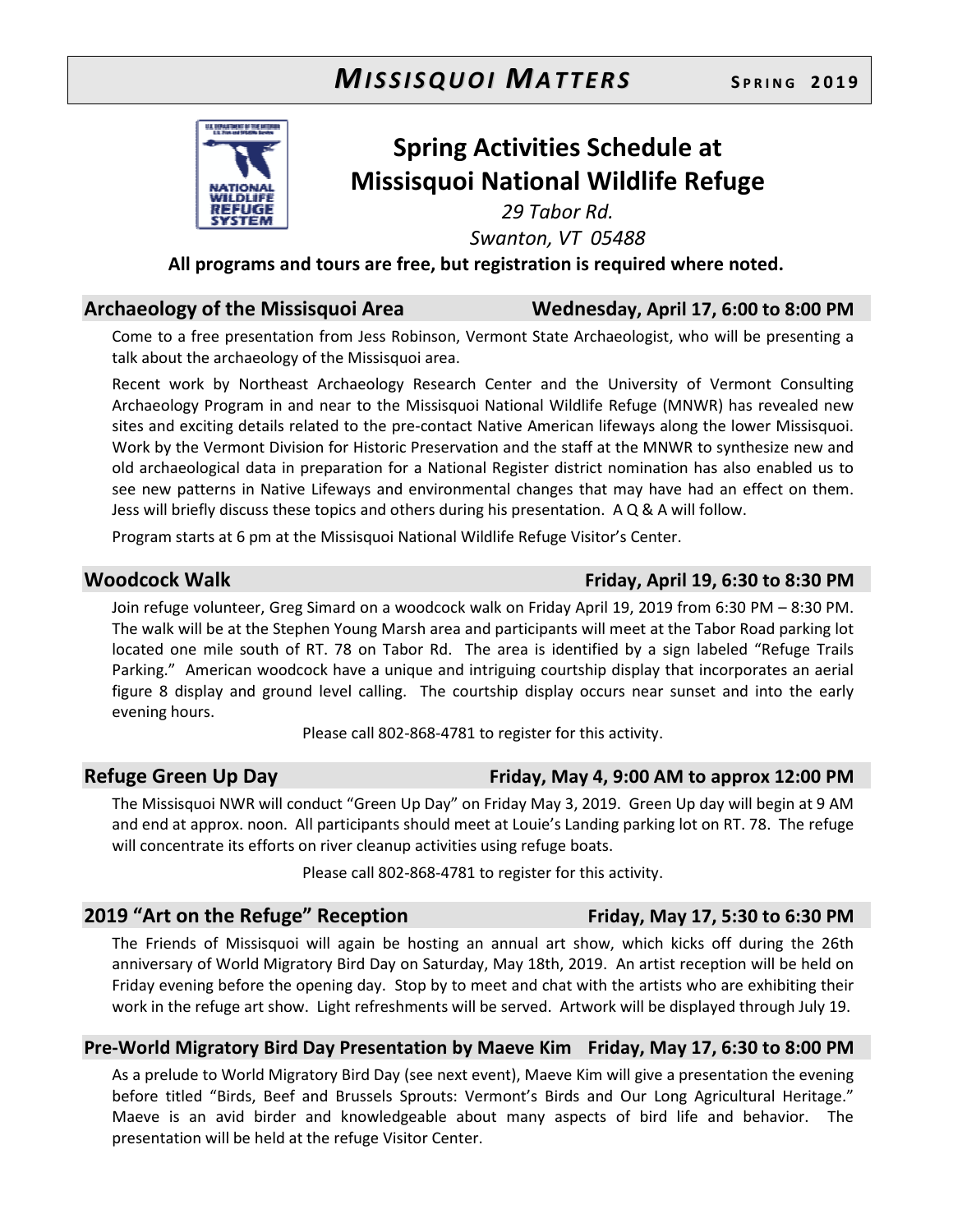#### **World Migratory Bird Day Saturday, May 18, 7:30 AM to approx 2:00 PM**

The Refuge will celebrate World Migratory Bird Day (formerly known as International Migratory Bird Day) on Saturday, May 18, 2019. The WMBD theme this year is "**Protect Birds: Be the Solution to Plastic Pollution**."



We will start the day with an "Early Bird" bird walk at 5:30 AM at the Maquam/Black Creek Trail. Meet at the parking area on Rte 78, about 2.5 miles west of Swanton village.

The main activities of the day will begin at 7:30 AM with an orientation at the refuge Visitor Center. Participants will split up into several boat trips and bird walks, during which we will record all bird species and count as many individuals within those species as we can identify. All birding participants will return to the Visitor Center by 11:30 AM to tally results over a light lunch provided by the Friends.

At approximately 1:00 PM, Tom Rogers from the VT Dept of F&W, Education/Outreach Division, will give a presentation titled "The Birds of Vermont in a Changing Landscape and Climate*."*

Throughout the day, an exhibit of artworks from local artists will be on display at the Visitor Center. The exhibit will run through mid-July. Further information on entering works in the exhibit will be available on the Friends website www.friendsofmissisquoi.org in the near future.

**Please call 802-868-4781 to register for this activity.** Also please check back closer to the event date for any changes/additions to the schedule.

## **2019 "Art On the Refuge" Exhibit May 18 through July 19**

The Friends of MNWR is hosting an Art Exhibit again this year at the Refuge Visitor Center. Works will be focused on birds and nature found on the refuge. Media may include oil, acrylics, watercolor, pen and ink, pastels, photographs, and fabric-related works. Most works will be for sale. Artwork can be viewed and purchased on Friday, Saturday, and Sunday from Memorial Day through Labor Day or at special events when a volunteer or Friends member is staffing the Visitor Center.

### Eagle Point WMA Bird Walk **Saturday, June 8, 8:00 to 10:00 AM**

The Friends, in partnership with the Memphremagog Watershed Association, will be holding our 4th annual Bird Walk at the Eagle Point Wildlife Management Area. The walk will be from 8:00 to 10:00 AM on June 8, 2018.

Located along the Canadian border just north of Newport City, Eagle Point WMA is owned by the US Fish and Wildlife Service and is officially part of the Missisquoi NWR. It is managed by the Vermont Fish & Wildlife Department in partnership with the refuge. Eagle Point is a 420 acre parcel consisting of nearly a mile of lakeshore habitat, numerous wetlands, large meadows, hemlock, and mixed forest. It supports a great diversity of wildlife including aquatic mammals, waterfowl, grassland birds, and many other wetland and terrestrial species.

Please email Ken Copenhaver at copenhvr@gmail.com if you plan to attend the walk or need more information. Thank you. Hope to see you there!

Optionally, for anyone who wants to make a day of it, some of us are planning to bird a few more Northeast Kingdom spots after the walk, possibly Moose Bog or Silvio Conte NWR. All are welcome to join us!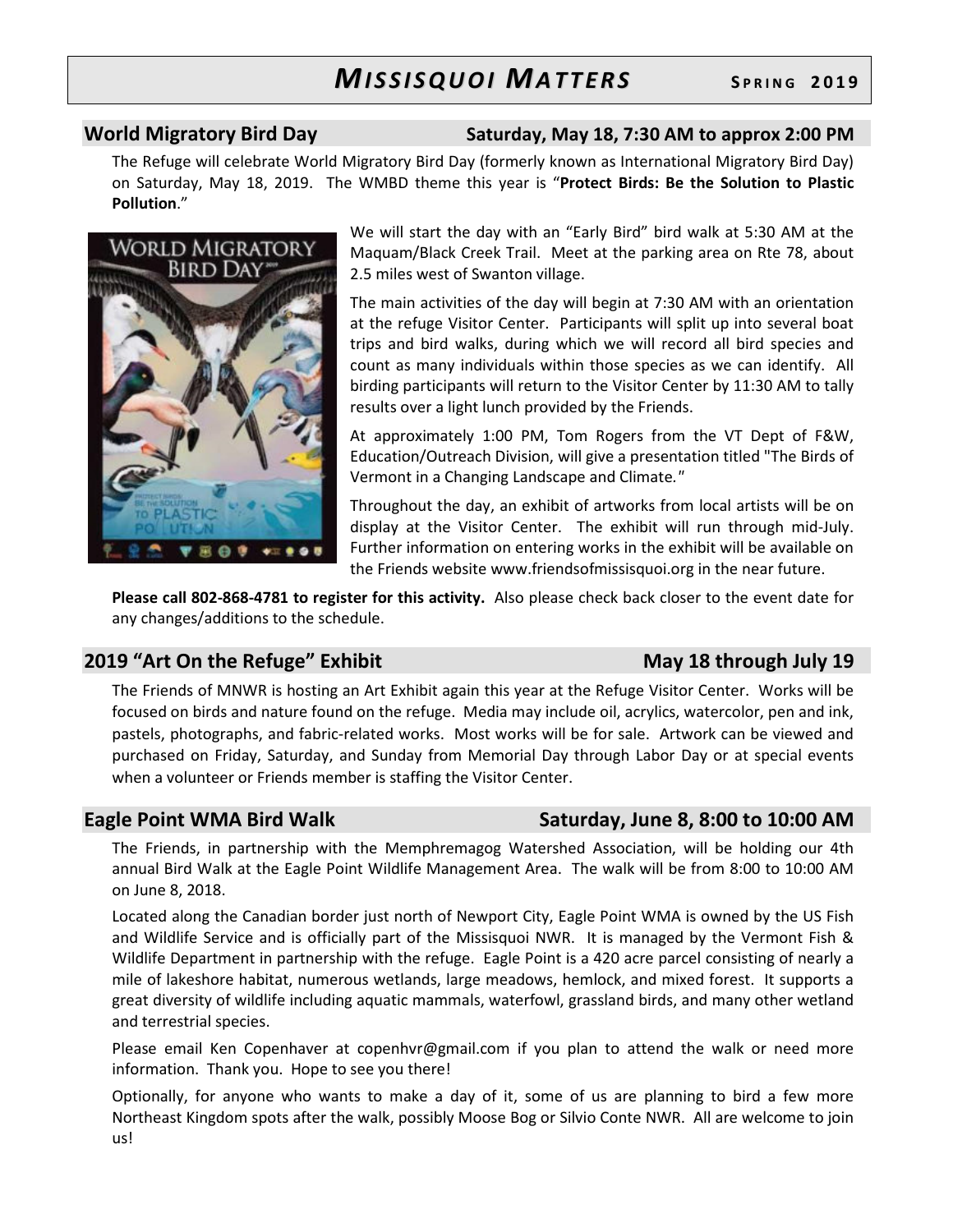**Monthly Bird Monitoring Walks 3rd Saturday of each month, 8:00 to 10:00 AM**

Friends of MNWR members Ken Copenhaver and Julie Filiberti lead bird monitoring walks year-round on various refuge trails on the third Saturday of each month. The purpose of the walks is to gather long-term data on the presence of birds, their abundance, and changes in populations. Observations are entered into the Vermont eBird database where data is stored by the Cornell Lab of Ornithology and the National Audubon Society. These walks are appropriate for birders of all skill levels and provide a wonderful opportunity to learn about birds throughout the seasons. **After 108 months of walks we have recorded 158 species of birds.**

Registration for the walks is not required. The schedule for the next two months is:

- **April 20: Maquam/Black Creek Trail**. Meet at the parking lot located on Rte 78 approx. 2 ½ miles west of Swanton village.
- **May 18: Stephen Young Marsh Trail.** See World Migratory Bird Day info above.

**Other Spring events will be posted on the Friends website as soon as dates are known.** 

**To check for any schedule changes or additions, visit the Friends website at** 

**www.friendsofmissisquoi.org and click on "Calendar."** 

**For more information about the refuge, visit www.fws.gov/refuge/missisquoi/**

Also, visit https://www.facebook.com/friendsofmissisquoi to learn more about the refuge and coming events. You can also look at, comment on, and share your own photos.

You do not need to have a Facebook account to view the page. Please stop by and let us know what you think!



# **FRIENDS OF MISSISQUOI NATIONAL WILDLIFE REFUGE**

## **Bi-monthly Board Meeting**

## **Wednesday, May 8, 2019 at 6:30 pm**

### **At the Refuge Visitor Center**

Members are always welcome to attend. Come and see what the board is planning and contribute your ideas.

**Next meeting: Wednesday, July 10, 2019 at 6:30 pm**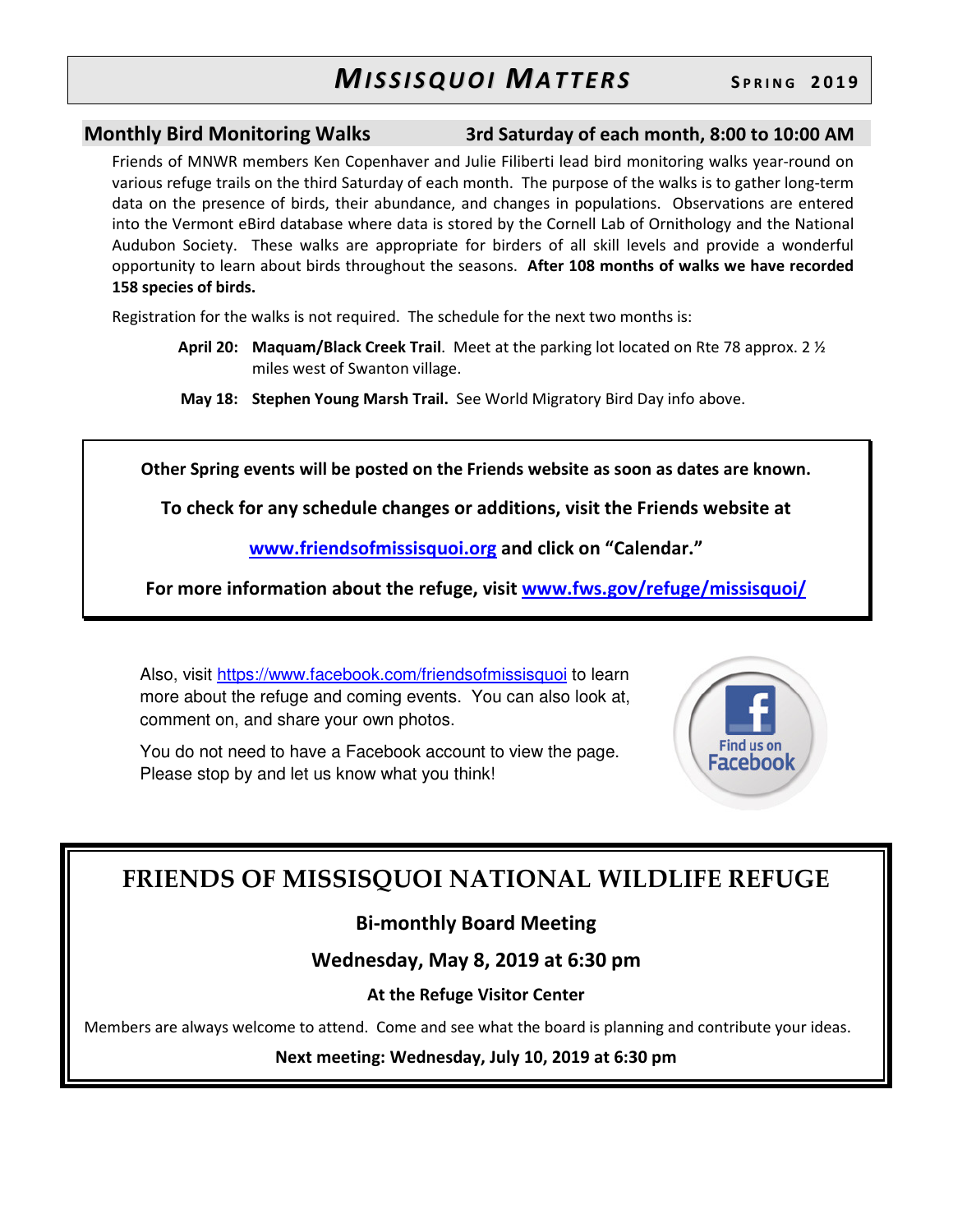As a nature lover, my mantra has always been, "You never know what you might find when you're out there. You just have to be out there to see it."

A cold, crisp, blue-skied Sunday in February was the picture perfect day to just be "out there." We spent a mid-afternoon walking Mac's Bend Road and part of the Jeep Trail. The hope was luck would be on our side and something eye-catching would present itself, but, it was quiet…very, very quiet. Eventually, signs of life did appear – a few chickadees and woodpeckers popped into view in the Mac's Bend parking lot and our ears picked up a distant Brown Creeper and far-off Pileated Woodpecker. We considered the find of the day a tap-tap-tapping Red-bellied Woodpecker…or so we thought.

The entire walk I had been scouting for owls. There was this indescribable "owly" kind of feeling to the day and I wanted to see one just to prove myself correct. I was secretly wishing a Great Horned Owl to come into view. I was scoping all of the suitable tree cavities for an Eastern Screech Owl. My dreaming aside, I knew a Barred Owl would likely be the most predictable owl for us to spot, and given the quietness of the day, I would welcome one.

Just before the Mac's Bend parking area on our way back to the car, we spotted a Barred Owl, just roosting on a branch, sleepy eyes barely open. It looked directly at us. It didn't move. It just closed its eyes again and allowed us to marvel at its serene beauty. As we stood motionless, admiring through our binoculars, we observed it quickly turn its head to the left and immediately open its eyes. They grew dark and wide. They were intensely watching something unbeknownst to us. In no more than a couple of seconds, it left its perch, snatched something from an adjacent branch, and landed a few trees ahead. As we watched it glide ahead, we could see something in its talons, and that something appeared bird-like.

Once it landed and situated its prey, we could discern a Downy Woodpecker in its grip.

Unfortunately, we were now looking directly upon its back, so we slowly and carefully walked a bit farther on to earn us a front view, hoping it wouldn't spook as we moved ahead of it. It stayed put and worked at its meal. Some of the Downy's larger flight feathers got plucked and discarded. Black and white feathers slowly twirled down to the snow beneath. Tufts of down drifted in the air.

The owl was particular, frequently turning the woodpecker to get better access to whatever part of the bird it was seeking to consume. Feathers continued to spiral away. As it ate, it frequently paused, looked around a bit, and then narrowed its eyes as if it was pleasantly full and was contemplating dozing off, only to then perk back to life and rip off another bite.

With its beak lifting the remains from its talons at least twice, it heightened its body and tried to swallow whole what remained, only to find it was still too large and returned the mass to its talons' grip. The third time was the charm. Enough of the bird had been eaten in pieces to allow the remains to slide down its throat in a couple of seismic gulps.

The woodpecker, only minutes before alive and well and oblivious to its doom, was completely gone. The meal was done. As a final ritual, the owl cleaned its face by repeatedly wiping its beak from side to side on the branch at its feet. It then gave its feathers a little ruffle. I imagined a burp. Its entire meal was about 20 minutes from start to finish. Was this a mere fast food snack for a sleepy owl? I'm not entirely sure, but I will admit to being thrilled to witness such a spectacle.

Encounters such as these are continually reinforcing my mantra, proving that if you just go outside with curiosity and patience, and have a little bit of good fortune, you just never know what you might happen upon.

*by Julie Filiberti*